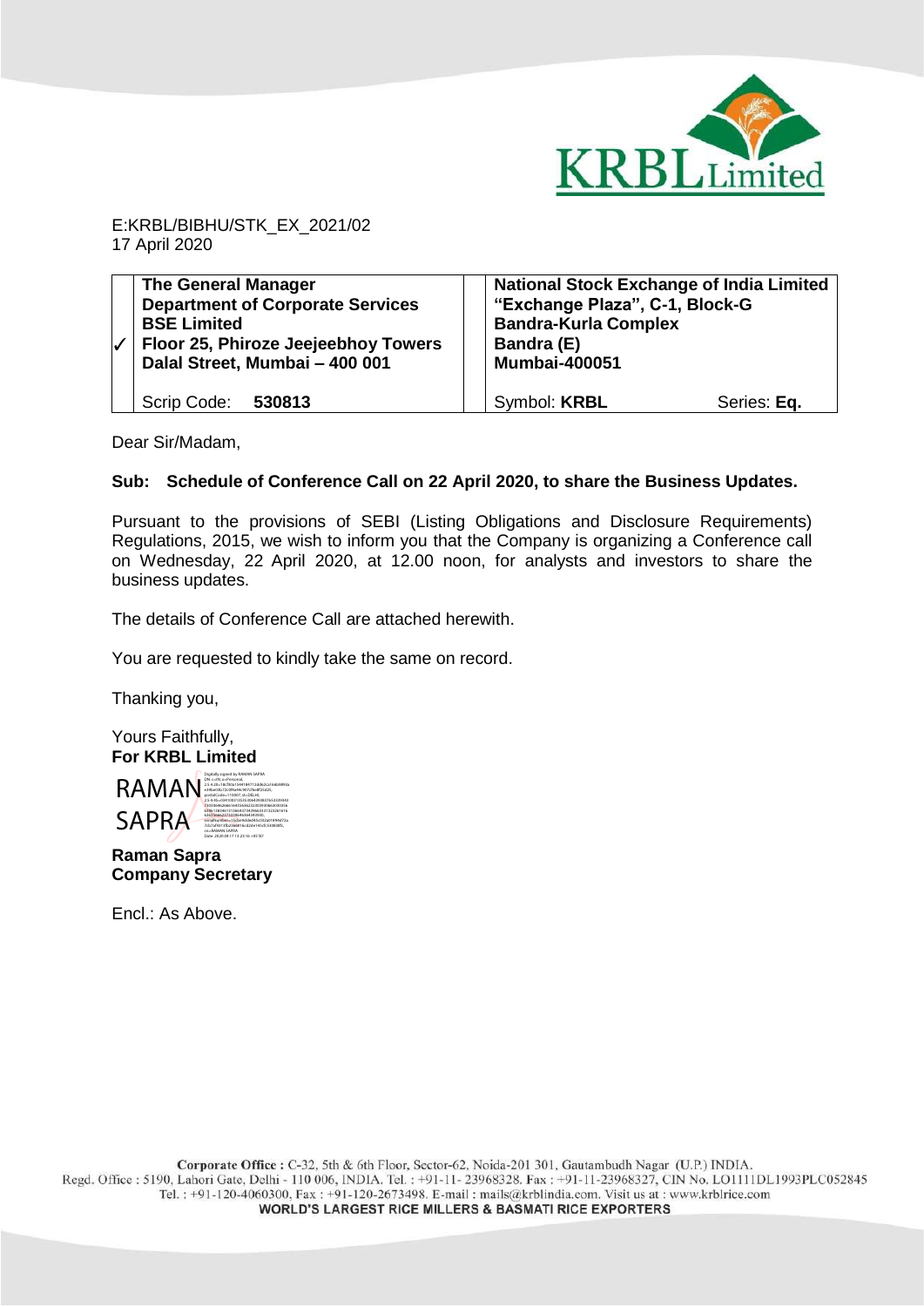

E:KRBL/BIBHU/STK\_EX\_2021/02 17 April 2020

| <b>The General Manager</b>              | <b>National Stock Exchange of India Limited</b> |
|-----------------------------------------|-------------------------------------------------|
| <b>Department of Corporate Services</b> | "Exchange Plaza", C-1, Block-G                  |
| <b>BSE Limited</b>                      | <b>Bandra-Kurla Complex</b>                     |
| Floor 25, Phiroze Jeejeebhoy Towers     | Bandra (E)                                      |
| Dalal Street, Mumbai - 400 001          | <b>Mumbai-400051</b>                            |
| Scrip Code: 530813                      | Symbol: <b>KRBL</b><br>Series: Eq.              |

Dear Sir/Madam,

## **Sub: Schedule of Conference Call on 22 April 2020, to share the Business Updates.**

Pursuant to the provisions of SEBI (Listing Obligations and Disclosure Requirements) Regulations, 2015, we wish to inform you that the Company is organizing a Conference call on Wednesday, 22 April 2020, at 12.00 noon, for analysts and investors to share the business updates.

The details of Conference Call are attached herewith.

You are requested to kindly take the same on record.

Thanking you,

Yours Faithfully, **For KRBL Limited** 



**Raman Sapra Company Secretary**

Encl.: As Above.